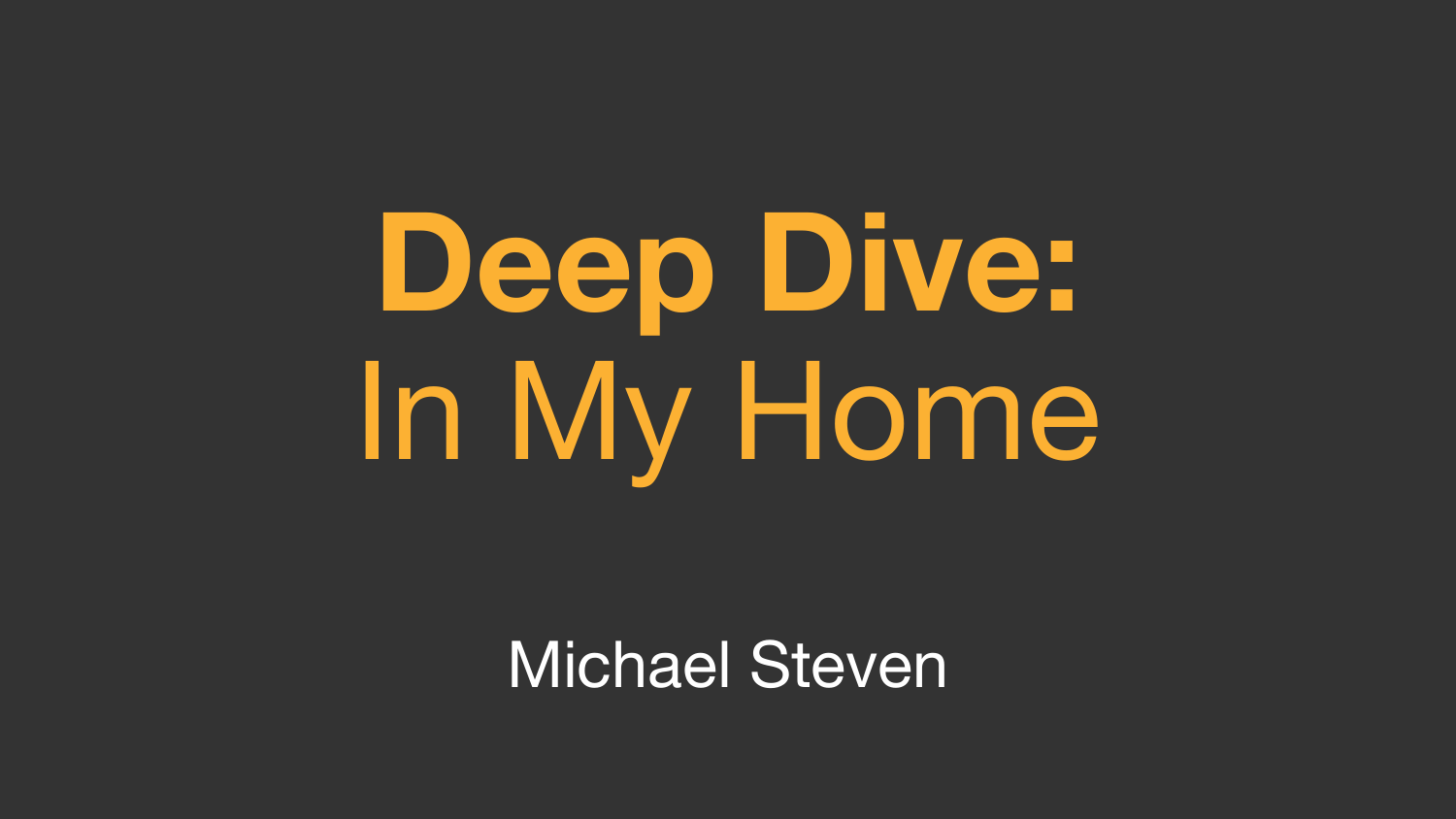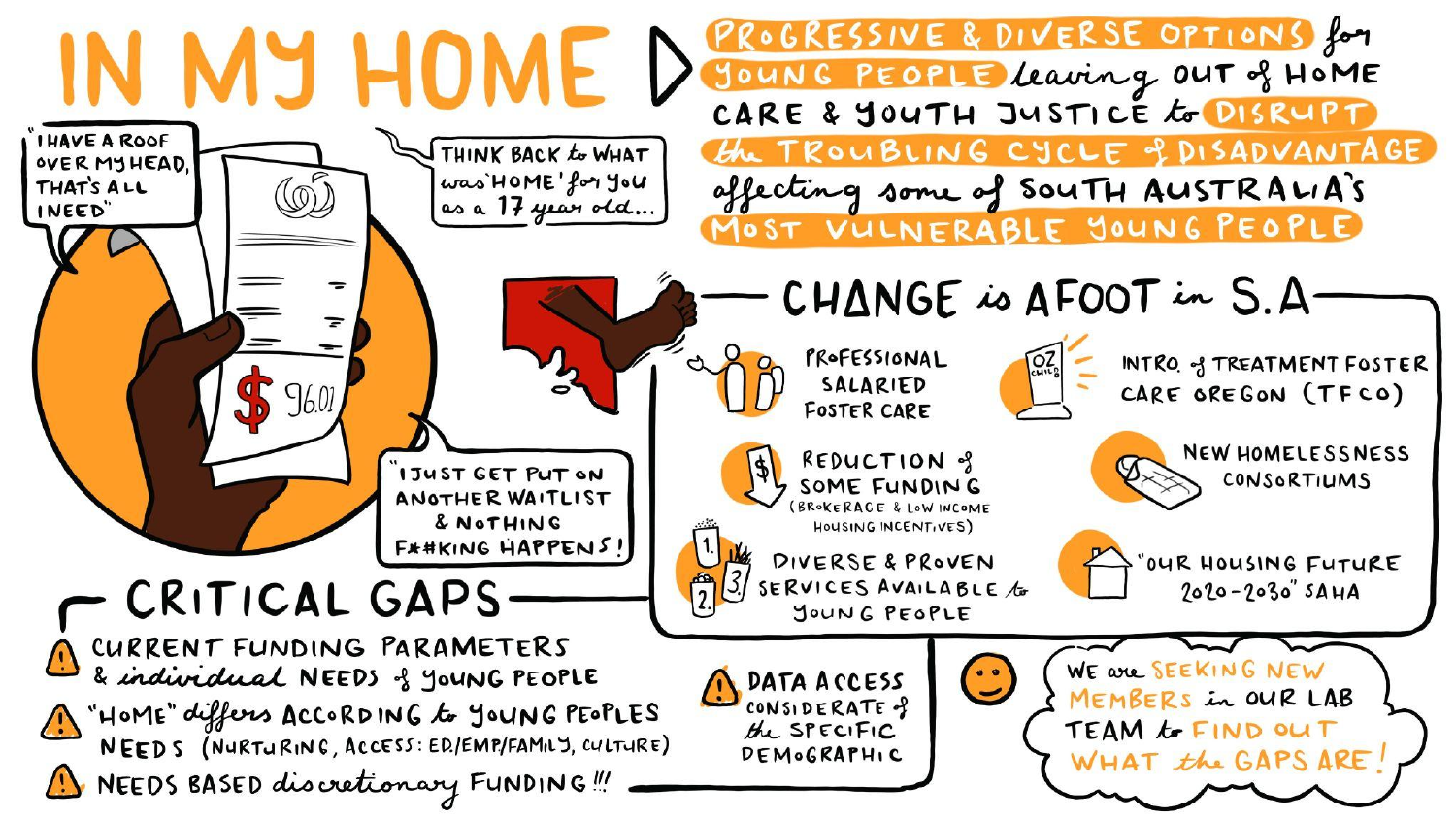The *IN MY HOME TEAM* is focused on creating **progressive and diverse options** for young people leaving out of home care and Youth Justice to **disrupt the troubling cycle of disadvantage**  affecting some of South Australia's most vulnerable young people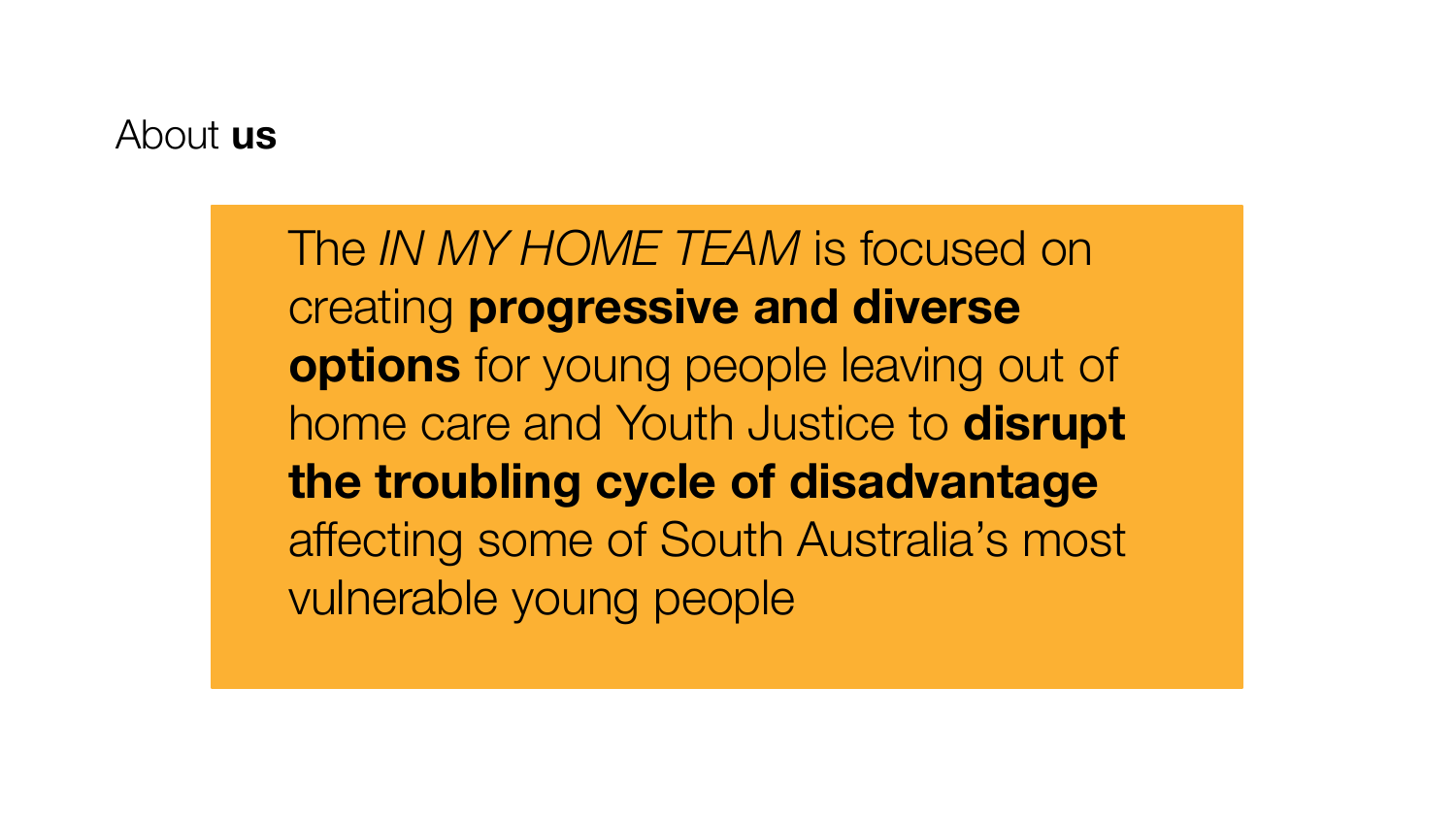### What is a **home?**

"If I didn't have this house I would be where I was before-couch surfing or in the training centre"- IHEP-YJ Tenant

"I have a roof over my head, that's all I need" - IHEP-YJ **Tenant** 

"Too many people not enough beds"- EAYHS **Case Manager** 

"Young people exiting the training centre have had the roughest starts then we punish them for that- EAYHS **Case Manager** 

"I just get put on another waitlist and nothing f\*\*\*king happens"-Young Person under the supervision of Youth Justice

"Its (mental health) the worst when I'm just here all by myself - IHEP-YJ Tenant

"The police will go to my neighbour's house but then just come knock on my door as well- IHEP-YJ Tenant

"I just felt bad for them, because they had nowhere to live either... I was being too nice" -**IHEP-YJ Tenant**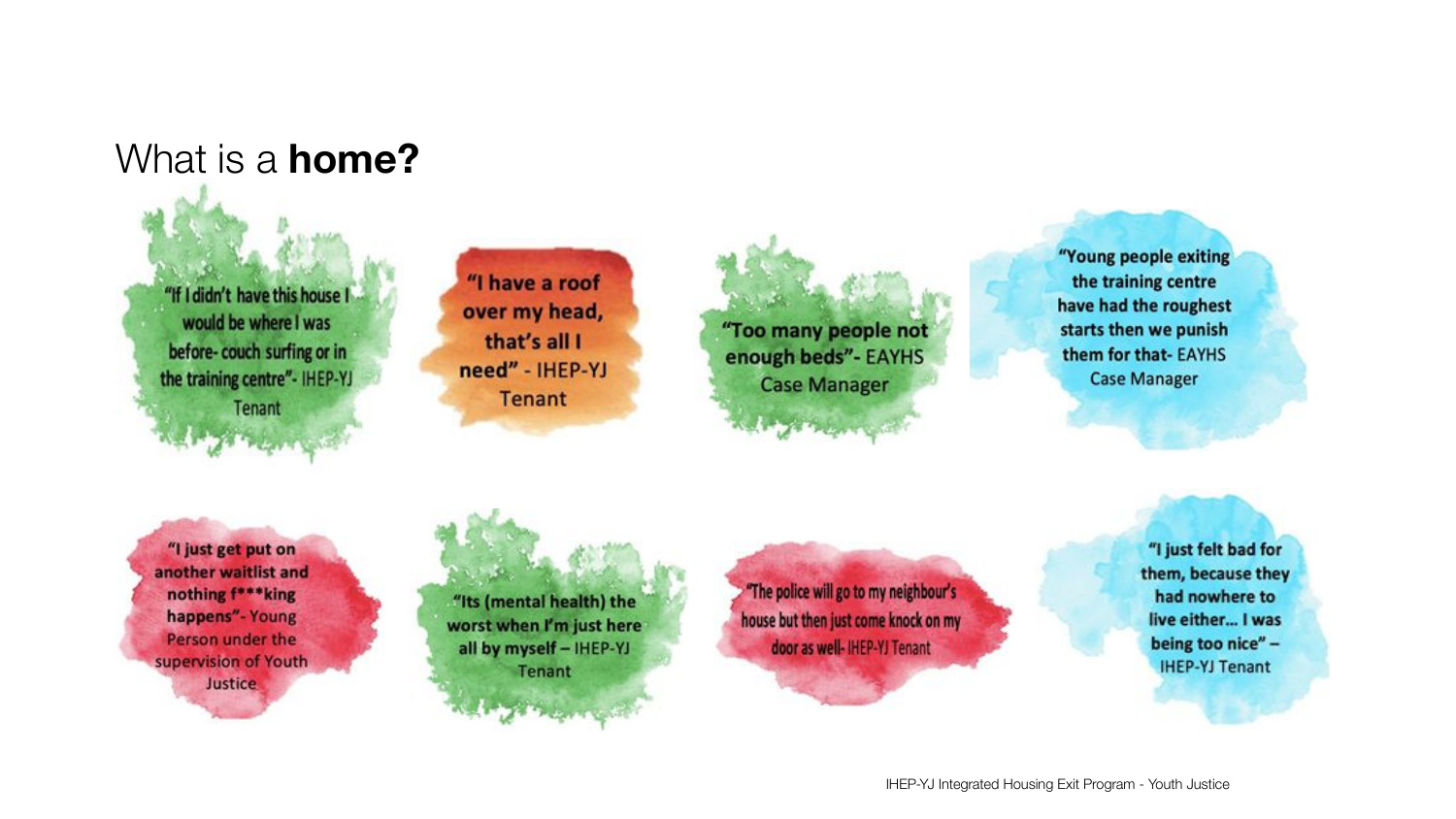## Environmental **scan**

At this time the team have recognised the need to be across the considerable amount of changes occurring in SA for this cohort

Significant change currently being experienced and introduction of new and improved services to this sector include;

- The introduction of **professional salaried foster carers**
- The introduction into South Australia of **Treatment Foster Care Oregon (TFCO)** through OzChild
- The **reduction of some funding** relating to brokerage and low income housing incentives
- The **new homelessness consortiums** currently establishing and the unknown service factor
- The acknowledgement that there are **diverse and proven services available to young people**, which, given the appropriate funding can flex to meet these needs.
- Consideration of the progress of "**Our Housing Future 2020-2030" SAHA**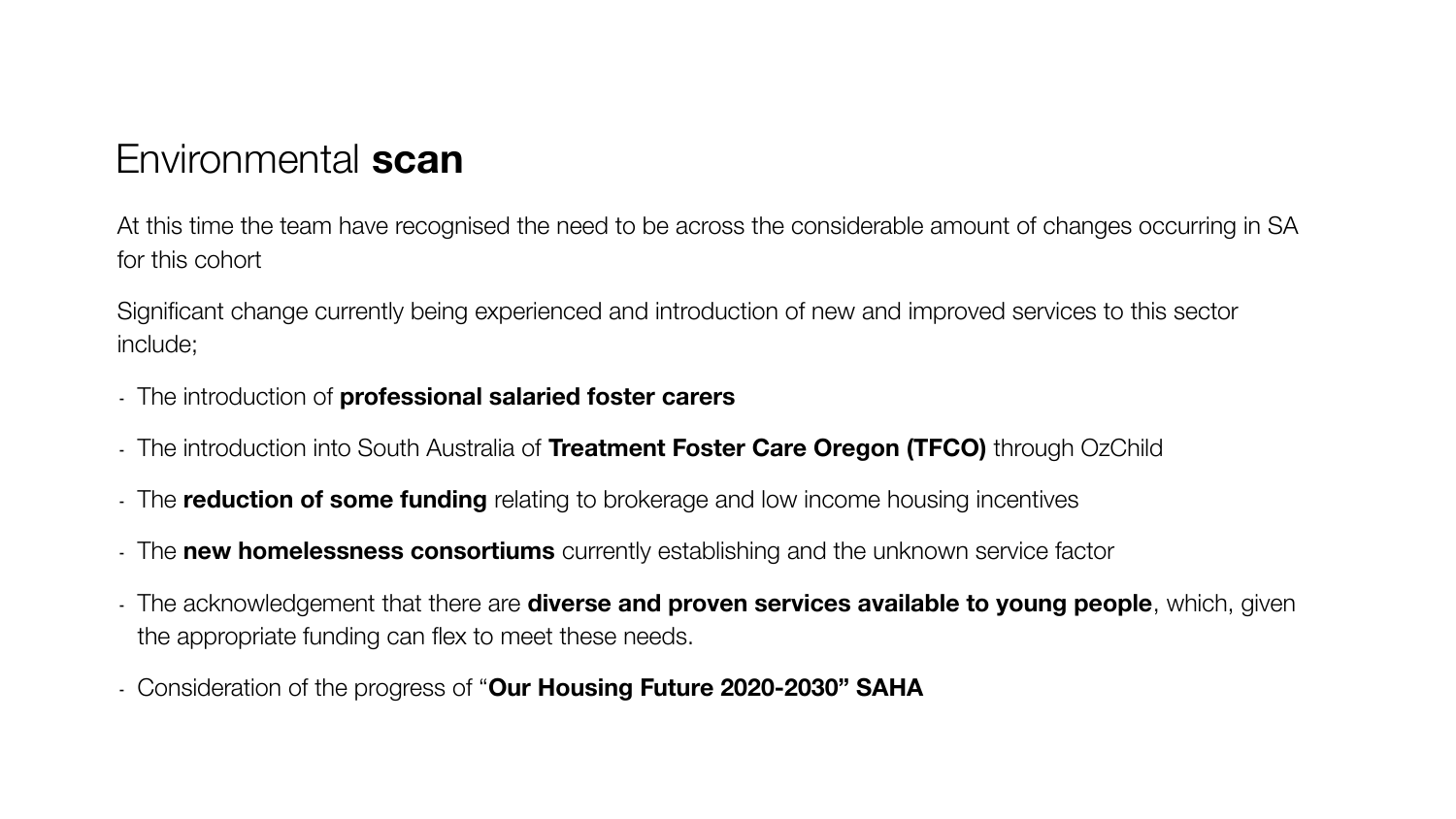## Critical gaps and **ask**

#### Funding guidelines V's need of Young People

- Through conversations with practitioners and people with lived experience, we have come to understand that there is a critical gap between current funding parameters and the complex and individualised needs of young people as they transition into adulthood.
- The team has explored the definition of home and investigated how this differs in accordance with young people's needs (including nurture, access to education/employment/family, culture)
- We will continue to investigate social impact funding models as a means to inject new funding into the sector (specifically focussed on young people's transitions) once further discovery into model is complete. Initial investigations point to the need for discretionary funds based on an individual's needs

#### Difficulty in accessing cohort specific data

● Given the age range, specific demographic information required includes CALD, First Nations , location, type of order, length of order, young people's needs, cost of care and clear impact markers of program success (for SIB) and analysis of need.

We will be seeking further members to join our lab team or assist us within a research capacity with a focus on data as well as consolidating the current environmental scan.